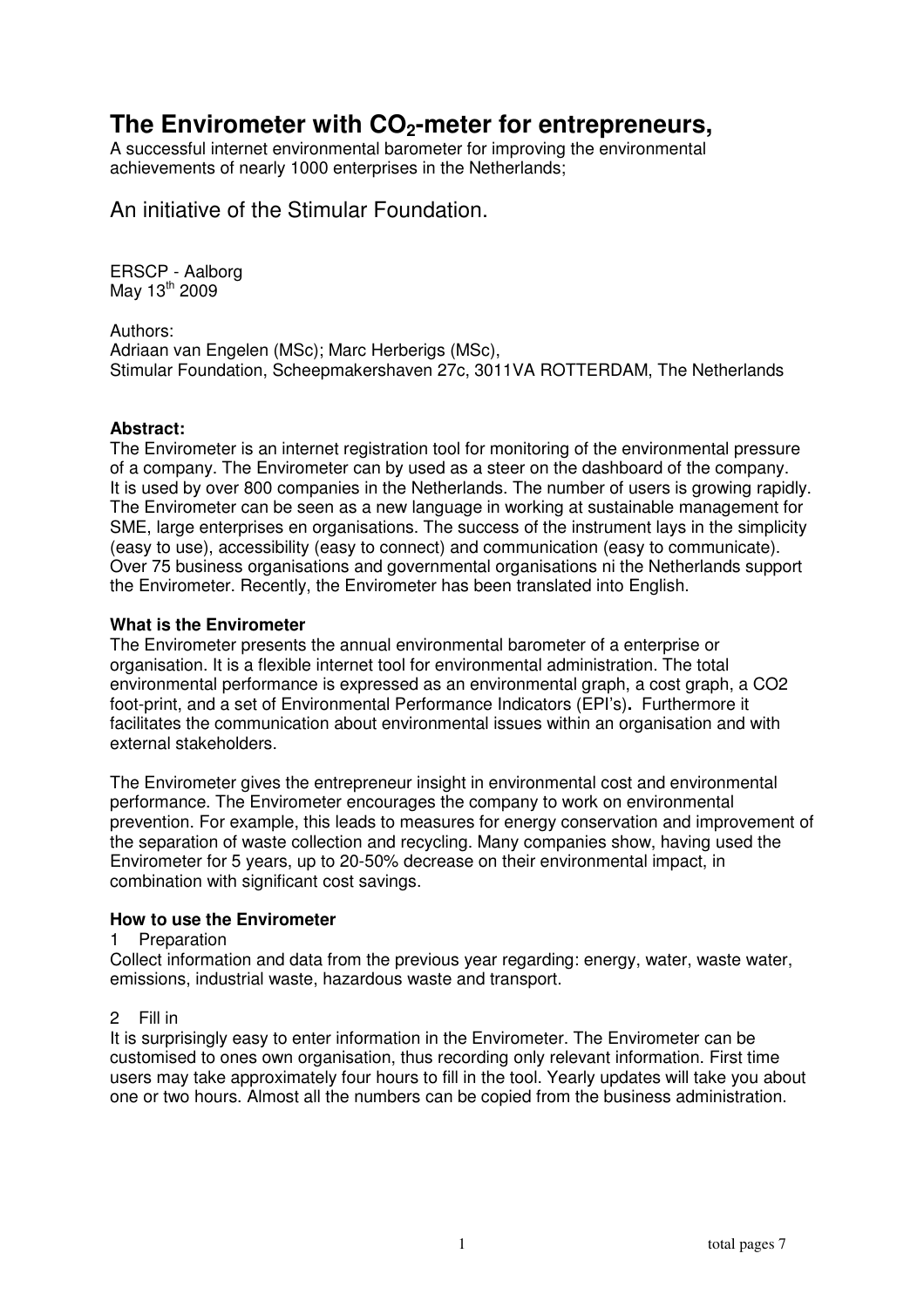# 3 Analyse

From the graphs and the efficiency indicators table one will be able to deduce the environmental priorities of the company or organisation. For an increasing number of sectors benchmark features are available.

## 4 Implementation

after the analysing phase, one can start focussing on reducing the environmental costs and increase the environmental performance of the organisation. Tips and tricks are available on the Envirometer website. Next year's results will definitely show improvements.



**Envirometer public office – environmental graph** 



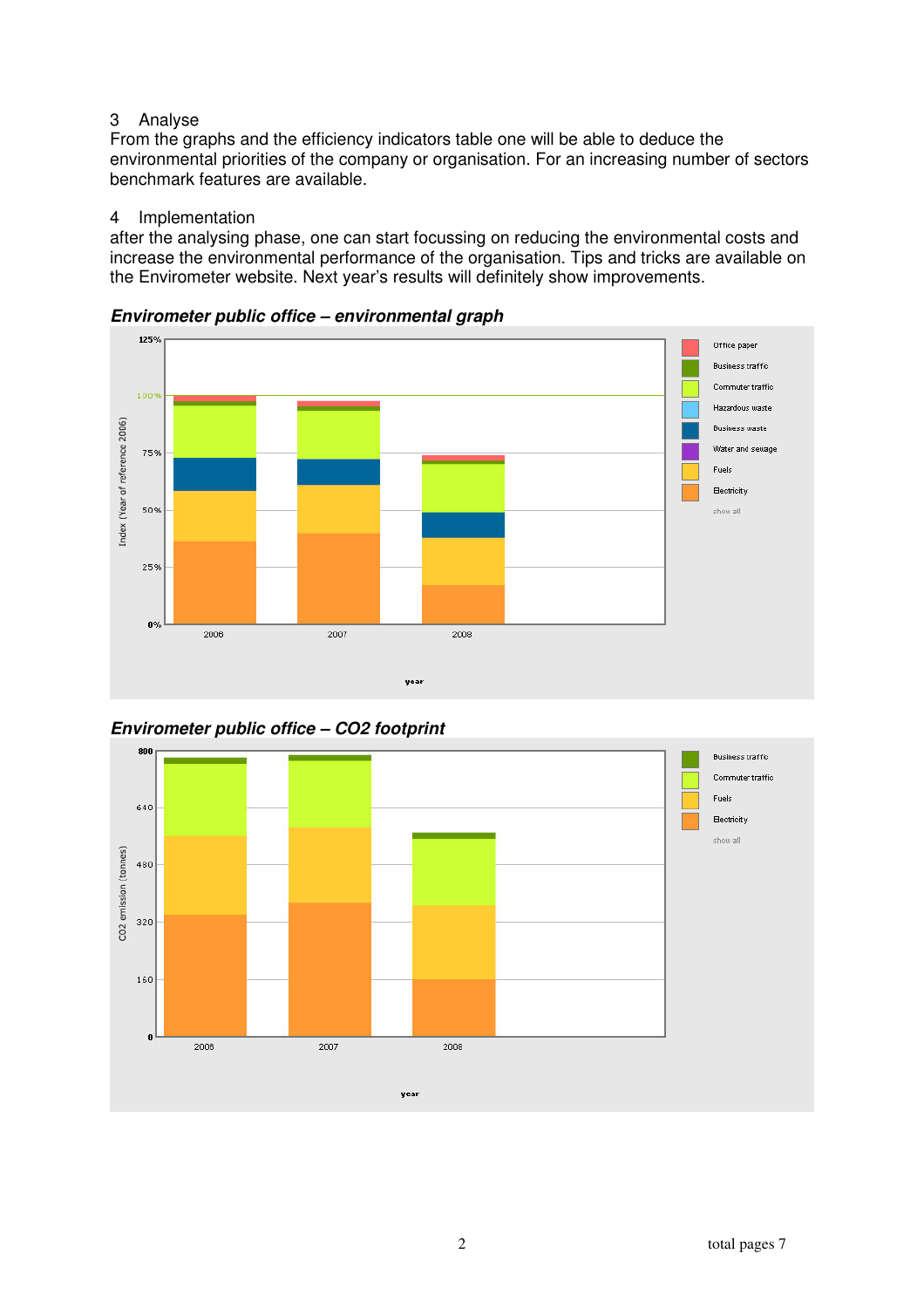

#### **Envirometer public office – costs graph**

# **Envirometer public office – Environmental Prestation Indicators**

| Demo office                                                    |                    |       |       |       |
|----------------------------------------------------------------|--------------------|-------|-------|-------|
| Jaartal:                                                       |                    | 2006  | 2007  | 2008  |
| General                                                        |                    |       |       |       |
| square meter surface building per employee                     | m <sub>2/fte</sub> | 37,9  | 37,5  | 37,5  |
| <b>Energy</b>                                                  |                    |       |       |       |
| electricity consumptionper in kWh per square meter             | kWh/m2             | 77,5  | 84,8  | 61,3  |
| electricity consumption in kWh per employee                    | kWh/fte            | 2.938 | 3.183 | 2.302 |
| fuel use for heating in m3 natural gas per m3 building         | m3 gas eq./m3      | 5,85  | 5,61  | 5,61  |
| fuel use for heating in m3 natural gas per employee            | m3 gas eg./fte     | 576   | 548   | 548   |
|                                                                |                    |       |       |       |
| Water & waste water                                            |                    |       |       |       |
| drink water consumption in m3 per employer                     | m3/fte             | 8,49  | 8,56  | 8,56  |
|                                                                |                    |       |       |       |
| Waste                                                          |                    |       |       |       |
| percentage waste separation                                    | $\frac{9}{6}$      | 34,4  | 47,9  | 48,8  |
| company waste in kg per employee                               | kg/fte             | 327   | 283   | 269   |
| company waste in kg not separated per employee                 | kg/fte             | 215   | 147   | 138   |
| paper waste per employee                                       | kg/fte             | 112   | 135   | 130   |
| <b>Transport</b>                                               |                    |       |       |       |
| traffic in km per employee for work - living                   | km/fte             | 6.309 | 5.876 | 5.876 |
| percentage public traffic in km per employee for work - living | $\%$               | 20    | 21,3  | 21,3  |
|                                                                |                    |       |       |       |
| Costs                                                          |                    |       |       |       |
| environmental cost per employee                                | €/fte              | 196   | 189   | 170   |
|                                                                |                    |       |       |       |
| <b>Office paper</b>                                            |                    |       |       |       |
| paper use per employee                                         | kg/fte             | 63.1  | 62,6  | 61,4  |

#### **Who are the users of the Envirometer**

The Envirometer is used by all types of industries and organisations. Over 800 Envirometer licences are active. For example over 100 government and commercial offices, over 100 trade companies, over 50 printing industries, over 50 metal industries, over 30 hospitals and over 50 other healthcare organisations, etcetera are using the Envirometer.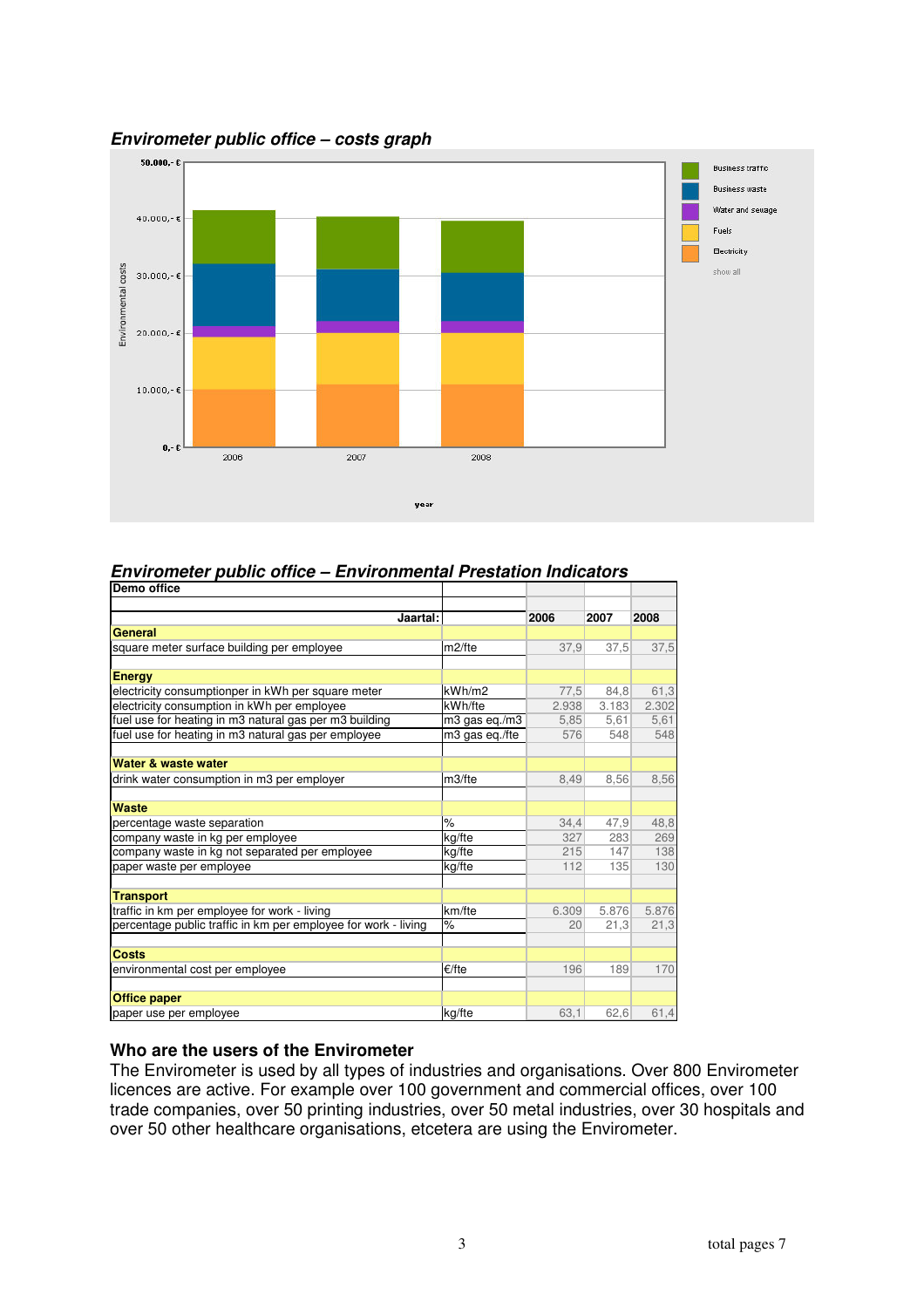# **Scientific background**

Environmental data are processed by an scientific model to scores for different themes and presented in a yearly graph. So energy consumption, waste production and emissions are cumulated. The scientific model is developed on basis of the Life Cycle Anaysis data and the shadow price methodology taking European policy and the environmental load of different parameters into account.

At this time the model is being updated to recent European policy. The results are expected in September by CE Delft.

## **Success factors given by the entrepreneurs**

The advantages of the Envirometer for the business community:

- a. Easy environmental registration system for small and large company management;
- b. Gives a direct stimulation for innovation and cost savings from an environmentally point of view;
- c. Useful for internal communication an motivation of employees;
- d. Adds EPI's into the strategy development of the company;
- e. Useful for business to business communication (marketing);
- f. Useful to inform the Environmental Protection Agency (EPA) & other local authorise;
- g. Useful to prevent unnecessary legislation rules in the dialogue with the EPA

#### **Success factors given by local government:**

- a. Gives easy insight into the environmental achievements of the companies at control visits;
- b. Gives insight into the most serious environmental theme's of companies and sectors;
- c. Gives insight into taken measures by the company
- d. Gives a tool for local projects to encourage the participating of companies to pursue a healthy economic development and at the same time decreasing their environmental impact.

#### **The Envirometer can be used by**

The tool was originally designed to encourage SME-companies to register their annual environmental performance and to encourage them to take environmental prevention actions and work on sustainable development. Short after the introduction of the tool the larger companies recognized the value of the Envirometer as well, for monitoring environmental achievements between branches and monitoring the total performance. Further the tool is used for internal and external communication. Also the tool supports the implementation and use of ISO 14.001.

The Envirometer results in savings for any company with over ten employees and any office with over 20 employees. For smaller companies and offices savings are less and it is hard to start environmental registration, whatever method you used. For those smaller companies a list with the general saving measures for energy and material use will be of more practical use.

In the Netherlands, over 25.000 companies are potential users of the Envirometer, because they will be able to reduce the environmental cost significantly. In Europe, over half a million comparable companies can benefit form the Envirometer and improve there environmental management and reduce costs.

Even the government started to make use of the tool for monitoring the environmental pressure of their offices. They will give a good example to the colleagues and enterprises. At this moment over 100 Dutch governmental offices are using the Envirometer as part of their environmental care system.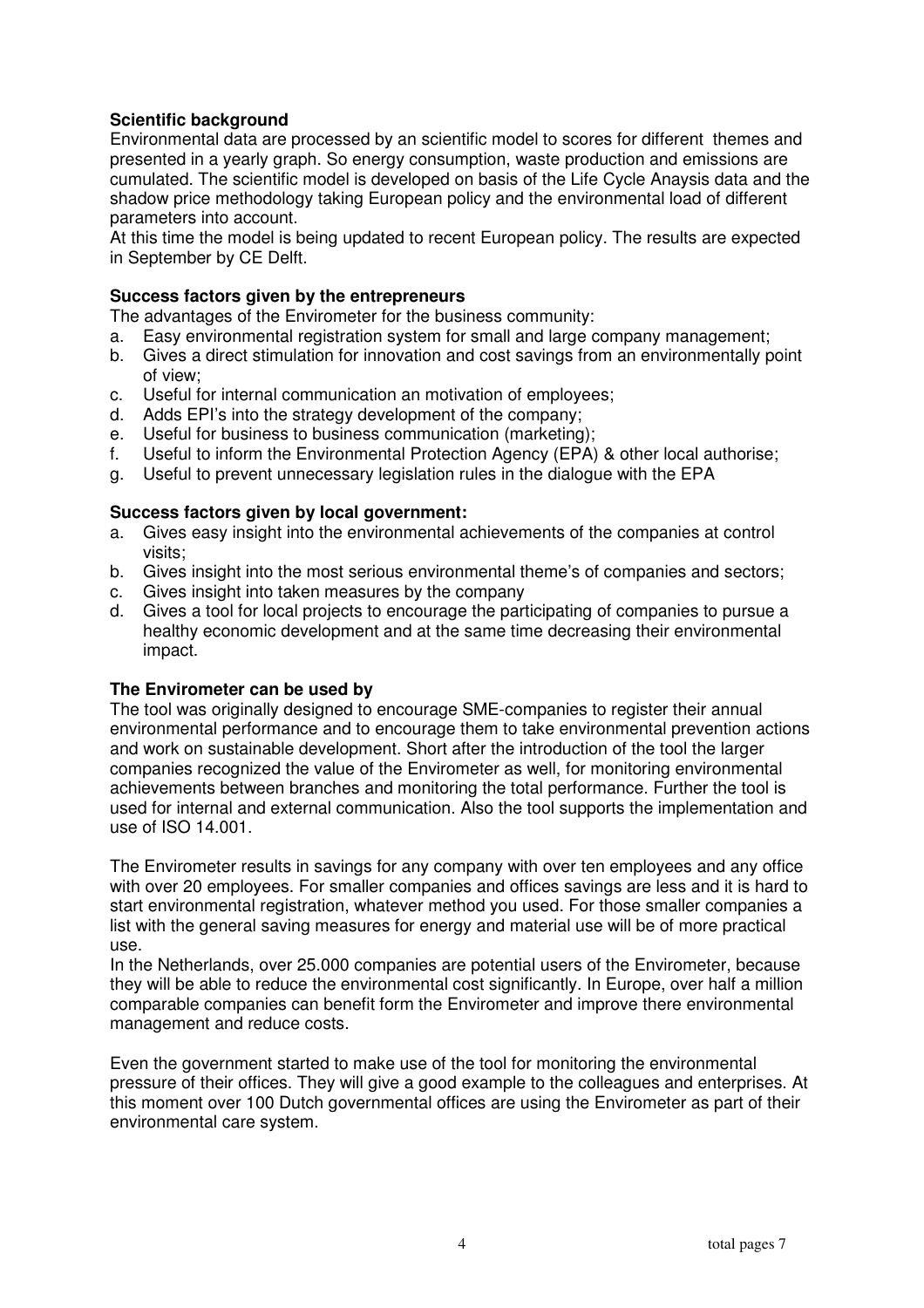#### **Sector environmental performances**

The figures in colour below present the sector environmental performances of the concrete industry, the printing industry, garages, trade business, offices, nursery care, healthcare institutes and hospitals. Each colour represents a different environmental theme, equal as shown in de example of the Envirometer before.



## **Why this management tool Envirometer is "a new language"**

Up to now most entrepreneurs are willing to follow the legislation rules and put some efforts in environmental matters. Also, most of them will take the measures with are cost effective. At the same time all these entrepreneur are unconscious about the real possibilities to reduce the environmental impact and the environmental costs. At the SME less than 10% has insight in the environmental cost and less then 5% has insight in there environmental performance. The discussion about the environment is based on subjective feelings. Only very few companies have a sustainable strategy and an useful set of environmental performance indicators to work with.

The local Environmental Protection Agency strengthens this misunderstanding about sustainability by their single focus on legislation rules. An entrepreneur gets the impression he is doing very well, when he is operating within the legislation rules. For the first time the Envirometer makes the environmental performances visible and understandable for the entrepreneur.

Hundreds of entrepreneurs are stimulated with the Envirometer to work on environmental cost reduction and environmental performance improvement. No longer external stakeholders as clients and suppliers are the only trigger to take measures. The simple indicator on the dashboard are extra triggers to ask their suppliers for better equipment and materials and for the marketing of their own products or services.

## **Further development of the Envirometer**

Before the end of 2009 over 1.000st Envirometer licences will be used in the Netherlands and over 100 governmental en sector organisations support distribution. Besides the advantages in communication by the growing number of users, also a valuable database with growing content of environmental figures for sectors becomes available. This shows the environmental pressure of a sector in relation to the economic growth in detail.

Next year, the Envirometer will be extended with new modules. Benchmarks in different sectors will show effectively of national and European policy by the real facts of registrations.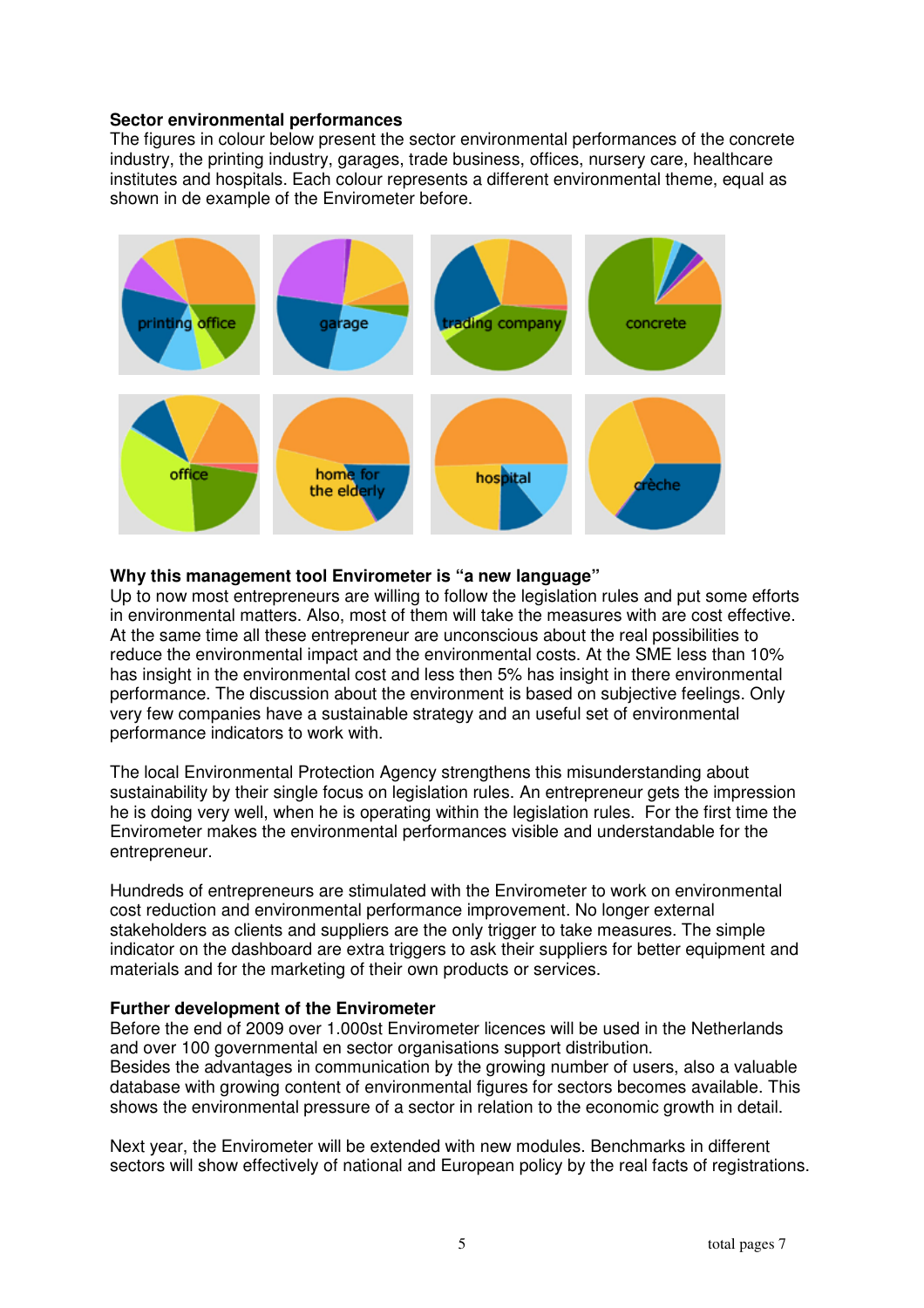## **History**

| 1998          | The first Excel version of the Envirometer has been developed and tested with<br>15 entrepreneurs with success in Schiedam                                                                                                                                                                                                                     |
|---------------|------------------------------------------------------------------------------------------------------------------------------------------------------------------------------------------------------------------------------------------------------------------------------------------------------------------------------------------------|
| 1999          | The Envirometer was nominated for the national Energy-Award by Novem. A<br>governmental agency for national environmental affairs.                                                                                                                                                                                                             |
| $2000 - 2006$ | The Envirometer is used by Stimular Foundation and consulting companies in<br>over 50 projects. Over 600 Envirometers were implemented as a stand-alone<br>Excel-tool.                                                                                                                                                                         |
| 2007:         | The province Zeeland and the local government Tholen got the prices "het Ei<br>van Columbus" for training sessions with the Envirometer, A price for<br>sustainability given by eight ministries.                                                                                                                                              |
| 2007:         | The Envirometer is further improved and launched as an internet webtool.                                                                                                                                                                                                                                                                       |
| 2008:         | The Dutch Prime Minister J.P. Balkenende launched the CO2-footprint as an<br>extra tool in the Envirometer at the Sustainability Event Zeeland.                                                                                                                                                                                                |
| 2009:         | The firm Spijkstaal Elektro of Spijkenisse won the 2009 Eco-Economy Award<br>of the Metaalunie (metal sector organisation). This company showed their<br>yearly improvements with the Envirometer from 1999 until present and e.g.<br>over 50% savings on CO2 emissions during the last 10 years at equal<br>production has been made visible. |
| 2009:         | The Envirometer has been translated into English See www.envirometer.eu                                                                                                                                                                                                                                                                        |

## **Involvement of local governments**

On one hand local governments are involved as active users of the Envirometer (over 150 users). On the other hand the local governments are the perfect stakeholder for setting up projects with local companies.

Based on policies combating climate change and encouraging environmental protection, the environmental department of local governments use the barometer in a wide range of projects. The economical departments see the barometer as a trigger for durable innovation. Companies active with sustainable management show interest in investment in sustainable buildings and installations at new industrial areas.

## **About Stimular Foundation, Stimulating Sustainable Management at SME**

The business community and the governments of the Rotterdam region raised the Stimular Foundation in 1990. During the first ten years Stimular has successfully encouraged small and medium sized enterprises (SME) in the region to reduce waste and emissions, to save energy and to protect the environment. Since 2000 Stimular has extended its activities to Sustainable Management. Together with SME companies, Stimular develops new instruments and knowledge for Sustainable Management.

## **Literature**

- Milieubarometer MKB, handleiding en achtergrondnotitie, R. Wit et al CE Delft, 2000
- Meten, weten, winnen; analyse van monitoringsmethodieken, Novem, 2002.
- Inventarisatie 31 monitoringsmethodieken, Novem, 2002
- Update schaduwprijzen, M. Davidson, CE, 2002
- Handleiding monitoren bedrijfsgegevens, Infomill, 2004
- MKB Milieubarometer (herziende) Achtergronden, Boon et al, CE Delt, 2004
- De kikker en het wiel, A.B, van Engelen en Marlies Peschier, Sdu, 2004
- Monitoring van milieuprestaties bij bedrijven, DCMR, 2005

- Met preventie naar Duurzaam Ondernemen. Evaluatie en vervolgmeting, K. Singels et al, CE Delft, 2004

- Verruimde reikwijdte op basis van de MKB-Milieubarometer en monitoring in Breda en Deurne, eindrapport, gemeente Breda, 2007